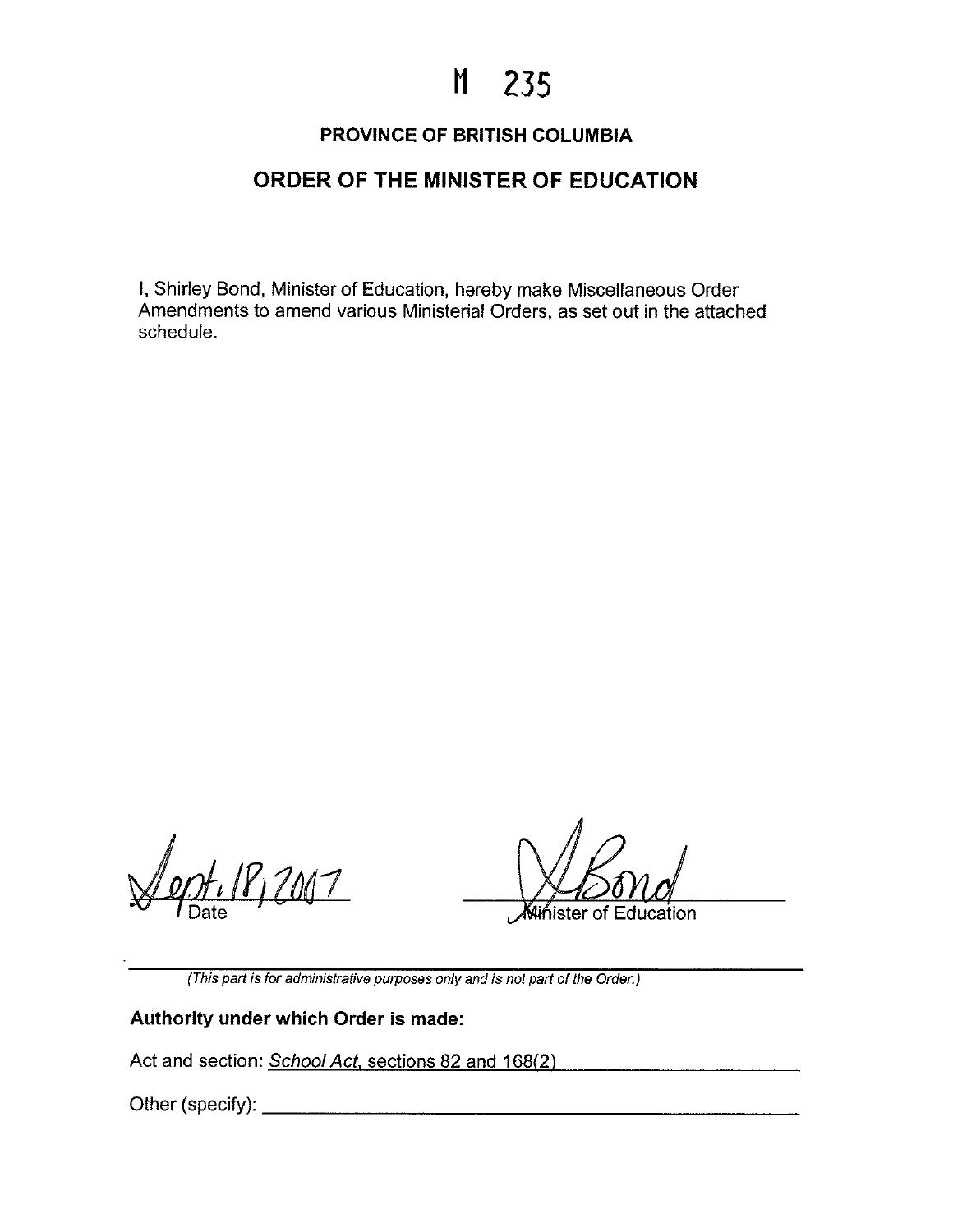#### **Schedule**

**Ministerial Order 257104, the Accounting Practices Order, is amended as follows:** 

**1. Section 2 is amended in subsection (a) by striking out** "school boards" **after**  "generally accepted for" **and substituting** "boards".

**Ministerial Order 320/04, the British Columbia Adult Graduation Requirements Order, is amended as follows:** 

- **2. Section 1 is amended** 
	- **(a) in subparagraph (b) in the definition of** "adult student" **by striking out** "is" **before** "at least 18 years of age":
	- **(b) by striking out the definition of** "British Columbia Adult Graduation Diploma" **and substituting the following:**

"British Columbia Adult Graduation Diploma" has the same meaning as in the School Act and is in the form as set out in Schedule "E" to Ministerial Order 164196, the Student Credentials Order; **and** 

- **(c) by striking out** "school board" **in the definition of** '4ocal program" **and substituting** "board".
- **3. Section 7 is amended in subsection (5)(b) by striking out** "school board" **wherever it appears and substituting** "board".

**Ministerial Order 205/95, the Graduation Requirements Order, is amended as follows:** 

- **4. Section 1 is amended by striking out** "school board" **in the definition of** '4ocal program" **and substituting** "board".
- **5. Section 6.3 is amended in subsection (5)(b) by striking out** "school board" **wherever it appears and substituting** "board of education".
- **6. Section 7 is amended** 
	- **(a) in subsection (a) by striking out** "school board" **after** "a course developed by the" **and substituting** "board";
	- **(b) in subsection (b) by striking out** "school board" **after** "a course developed by the" **and substituting** "board"; **and**
	- **(c) in subsection (c) by striking out** "school board" **after** "a course developed by the" **and substituting** "board".

**Ministerial Order 151/89, the Investigation by Superintendent Order, is amended as follows:** 

**7. Section 2 is amended in subsection (2) by striking out** "Family and Child Service Act" **after** "designated under the" **and substituting** "Child, Family and Community Service Act".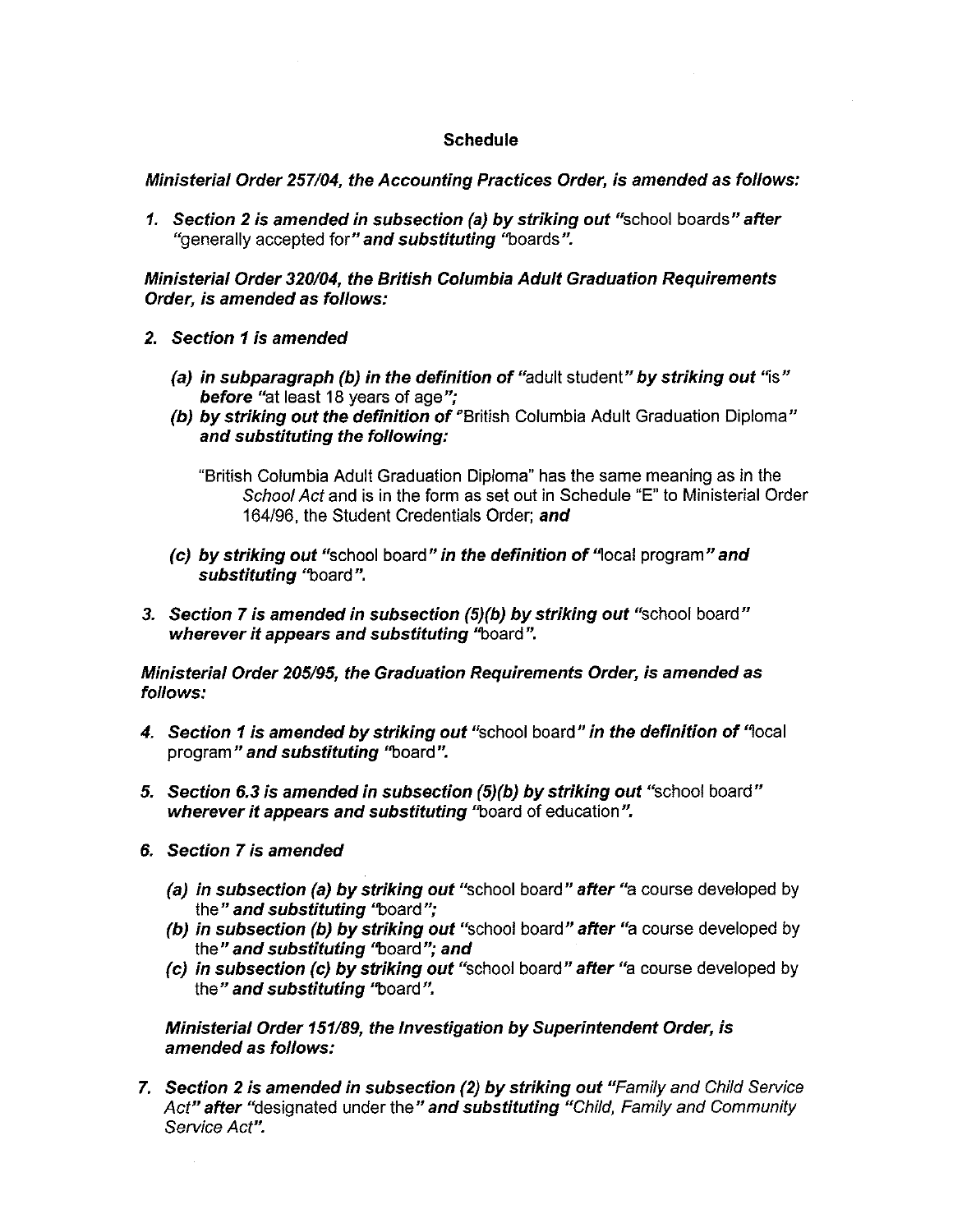**Ministerial Order 190/91, the Permanent Student Record Order, is amended as follows:** 

**8. Section 1 is amended by adding the following definition after** '4n this Order"

"board" includes a francophone education authority,.

**9. Section 4 is amended by striking out** "school board" **after** "request from the" **and substituting** "board".

**Ministerial Order 410/04, the Provincial Examinations Order, is amended as follows:** 

- **10. Section 2 is amended** 
	- **(a) in the introductory paragraph by striking out** "superintendents" **after**  "Required Graduation Program Examinations," **and substituting**  "superintendents of schools";
	- **(b) in subsection (1) by striking out** "superintendent" **after** "examinations procedures sent to the" **and substituting** "superintendent of schools"; **and**
	- **(c) in subsection (3) by striking out** "superintendent" **after** "or if designated by the" **and substituting** "superintendent of schools".
- **11. Section 3 is amended by striking out** "superintendent" **after** "under the supervision and direction of a" **and substituting** "superintendent of schools".
- **12. Section 4 is amended by striking out** "Superintendents" **at the beginning of the section and substituting** "Superintendents of schools".

**Ministerial Order 295/95, the Required Areas of Study in an Educational Program Order, is amended as follows:** 

- **13. Section 2 is amended in subsection (f) by striking out** "and" **at the end of the subsection.**
- **14. Section 3 is amended** 
	- **(a) in subsection (g) by striking out** "and" **at the end of the subsection, and**
	- **(b) in subsection (g.1) by striking out"." at the end of the subsection and substituting** ", and".

**Ministerial Order 152189, the School and Student Data Collection Order, is amended as follows:** 

**15. Section 2 is amended in subsection (b)(ii) by striking out** "distance education school" **after** "each child registered with a school or" **and substituting** "distributed learning school".